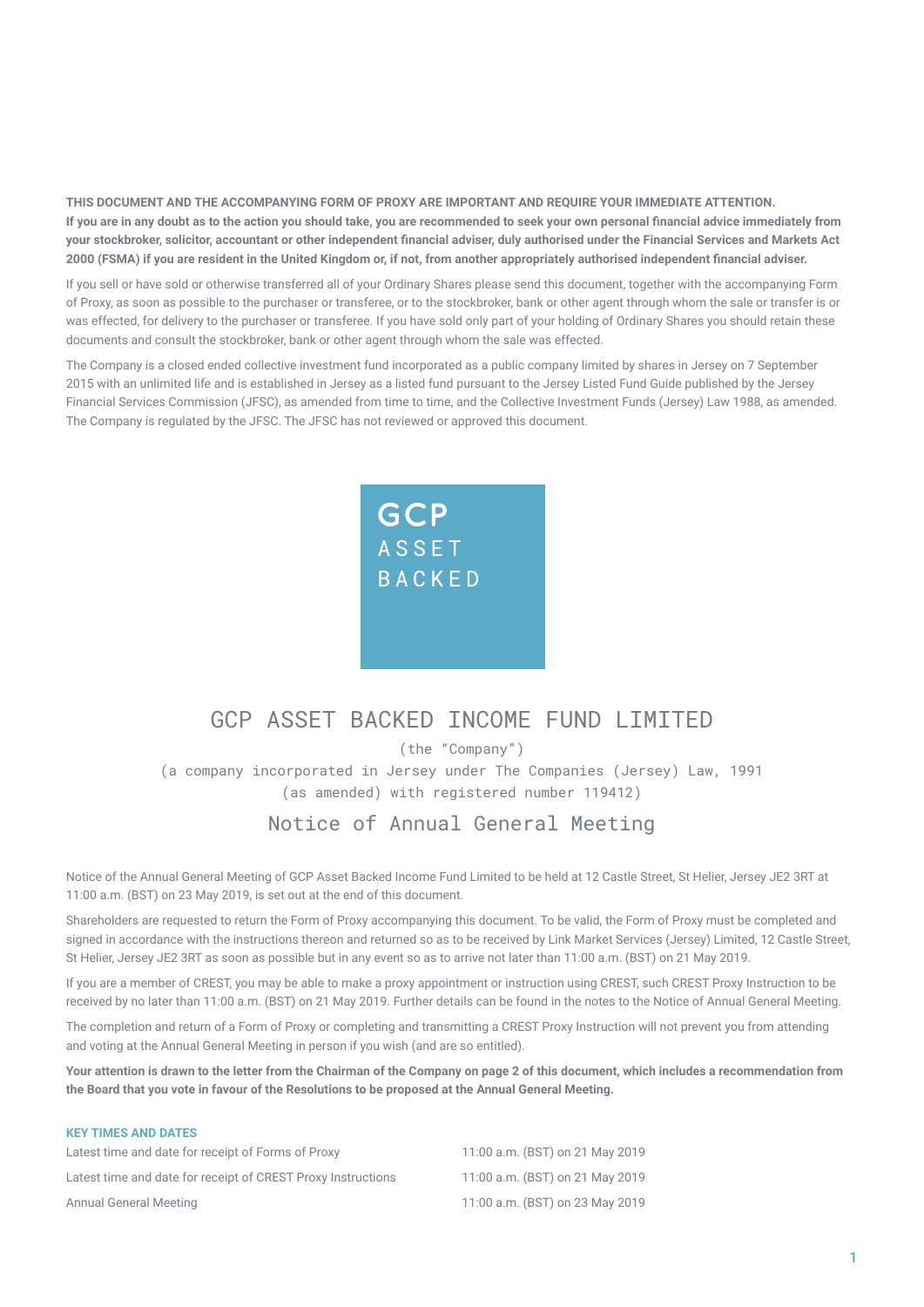## LETTER FROM THE CHAIRMAN

## of GCP Asset Backed Income Fund Limited

Registered Office: 12 Castle Street, St Helier, Jersey JE2 3RT (a company incorporated in Jersey under The Companies (Jersey) Law 1991 (as amended) with registered number 119412)

### **Directors (all non-executive):**

Alex Ohlsson (Chairman) Colin Huelin Joanna Dentskevich

10 April 2019

### Dear Shareholder,

### **Notice of Annual General Meeting**

I am pleased to send to you the notice of the Company's Annual General Meeting, which is being held at 12 Castle Street, St Helier, Jersey JE2 3RT at 11:00 a.m. (BST) on 23 May 2019.

The following Resolutions will be proposed as Ordinary Resolutions at the AGM:

### ― Resolution 1

To adopt the report of the directors and the audited annual report and financial statements of the Company for the year ended 31 December 2018.

#### ― Resolution 2

To approve the Directors' remuneration report, as set out in the annual report and financial statements of the Company for the year ended 31 December 2018 (a copy of which can be obtained from the Company Secretary at 12 Castle Street, St Helier, Jersey, JE2 3RT).

### ― Resolution 3

To approve the Directors' remuneration policy, as set out in the annual report and financial statements of the Company for the year ended 31 December 2018 (a copy of which can be obtained from the Company Secretary at 12 Castle Street, St Helier, Jersey, JE2 3RT).

#### ― Resolution 4

To re-elect Alex Ohlsson as a director of the Company.

#### ― Resolution 5

To re-elect Colin Huelin as a director of the Company.

― Resolution 6

To re-elect Joanna Dentskevich as a director of the Company.

### ― Resolution 7

To approve the Company's dividend policy.

### ― Resolution 8

To re-appoint PricewaterhouseCoopers CI LLP ("PwC") as auditors of the Company.

### ― Resolution 9

To authorise the Audit & Risk Committee, for and on behalf of the Board, to determine the remuneration of PwC.

### ― Resolution 10

To authorise the Company to hold Ordinary Shares purchased pursuant to the authority granted under Resolution 11 as treasury shares.

The following Resolutions will be proposed as Special Resolutions at the AGM:

#### ― Resolution 11

To authorise the Company to purchase its Ordinary Shares.

### ― Resolution 12

To authorise the Directors to allot and issue up to 38,027,209 Ordinary Shares, (representing approximately 10 per cent. of the Ordinary Shares in issue as at the Latest Practicable Date), as if the pre-emption rights in the Articles did not apply.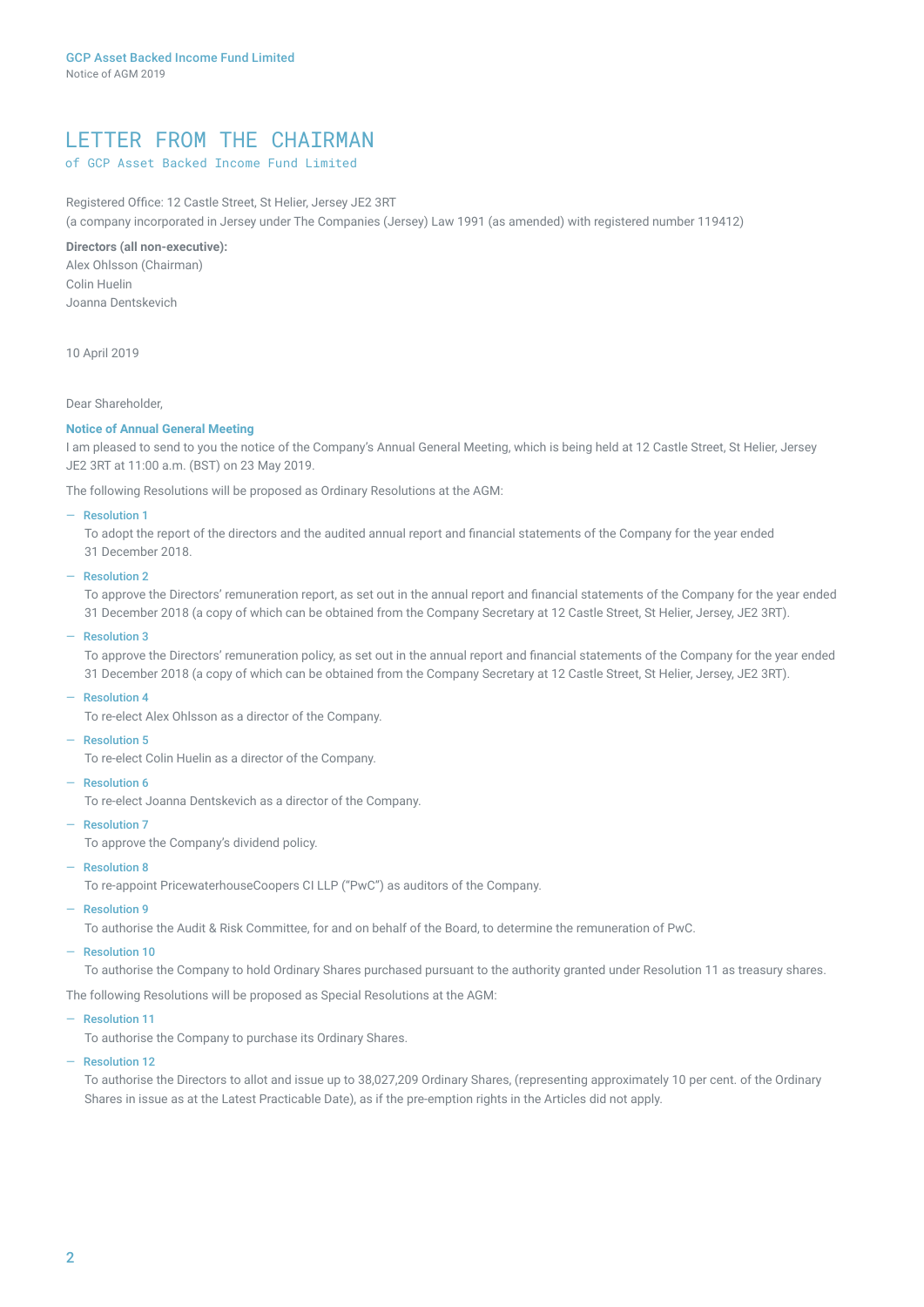Below is an explanation in respect of the Resolutions to be proposed at the AGM:

### **ORDINARY RESOLUTIONS**

Resolutions 1 to 10 (inclusive) are all proposed as Ordinary Resolutions. Ordinary Resolutions each require a simple majority of votes cast at the AGM in order to be passed.

### **Annual report and financial statements (Resolution 1)**

The Directors are required to present the report of the directors and the audited annual report and financial statements of the Company for the year ended 31 December 2018 to the meeting.

#### **Remuneration report and Director's remuneration policy (Resolutions 2 and 3)**

Although it is not a requirement under Companies Law to have the annual report on remuneration or the Directors' remuneration policy approved by Shareholders, the Board believes that as a company whose shares are listed on the Main Market of the London Stock Exchange it is good practice to do so.

Shareholders are being requested to vote on the approval of the Directors' remuneration report and Director's remuneration policy as set out on pages 54 and 55 of the annual report and financial statements of the Company for the year ended 31 December 2018.

The annual remuneration report provides details on Directors' remuneration during the year and is subject to an advisory shareholder vote however, no Director's remuneration is conditional upon passing Resolution 2. The Company intends to put forward the Directors' remuneration policy for approval every three years.

### **Re-election of Directors (Resolutions 4 to 6 inclusive)**

The Board consists of three Directors, all of whom are non-executive and are considered to be independent. Under the provisions of the Company's Articles, the Directors retire by rotation with one-third of the Directors submitting themselves for re-election at each annual general meeting. Beyond these requirements, the Board has agreed a policy whereby all Directors will seek annual re-election at the Company's annual general meeting. This is in line with the recommendations of the AIC Code.

The Directors' biographical details are set out below for your information:

### Alex Ohlsson (Chairman)

Alex Ohlsson, a Jersey resident, is the managing partner of the law firm Carey Olsen, and is recognised as an expert in corporate and finance law in Jersey with a particular focus on international real estate finance and structures. Alex joined Carey Olsen in 1991, became a Jersey solicitor in 1994 and an Advocate of the Royal Court of Jersey and a partner of Carey Olsen in 1995. He was educated at Queens' College, Cambridge, where he obtained an MA (Hons) in law. Alex served as the independent chairman of the States of Jersey's audit committee from 2009 until 2018. He is an advisory board member of Jersey Finance, Jersey's financial services promotional body. He acts as a non-executive director of a number of companies. He is also chairman of the LSE Main Market listed company Foresight Solar Fund Limited. Alex was appointed to the Board on 14 September 2015.

### Colin Huelin (Chairman of the Audit & Risk Committee)

Mr Huelin, a Jersey resident, graduated in mechanical engineering with a first class honours BSc degree and Diploma at Southampton University in June 1982. He completed his graduate management development and monitored professional development scheme with Shell UK and the Institute of Mechanical Engineers in 1986. Mr Huelin qualified as a chartered accountant with Ernst & Young in 1989 and was appointed finance director for Computer Patent Annuities ("CPA") in February 1990. He was appointed CEO for CPA in 1995. In November 1998, he joined Abbey National Offshore as head of financial planning, was promoted to finance director in 2003 and then managing director of Santander Private Banking in Jersey in November 2007, a position he held until 31 May 2015. Mr Huelin was appointed to the Board on 7 September 2015.

### Joanna Dentskevich (Chair of the Management Engagement Committee and Remuneration and Nomination Committee)

Joanna Dentskevich, a Jersey resident, has over 30 years of risk, finance and investment banking experience gained in leading global banks worldwide, alternative investments and the offshore funds industry. Previously, she was a director at Morgan Stanley heading up its Global Customer Valuation Group, a director of risk at Deutsche Bank and chief risk officer of a London-based hedge fund. Joanna has a BSc (Hons) in Maths and Accounting and is a Chartered Member of the Chartered Institute of Securities & Investments. She is also a non-executive director and chair of the risk committee of the Royal Bank of Scotland International Limited and chair of the London specialist fund sector listed company, EJF Investments Ltd. Joanna was appointed to the Board on 7 September 2015.

Any election (or retirement) of Directors will be made in accordance with applicable Jersey regulatory requirements.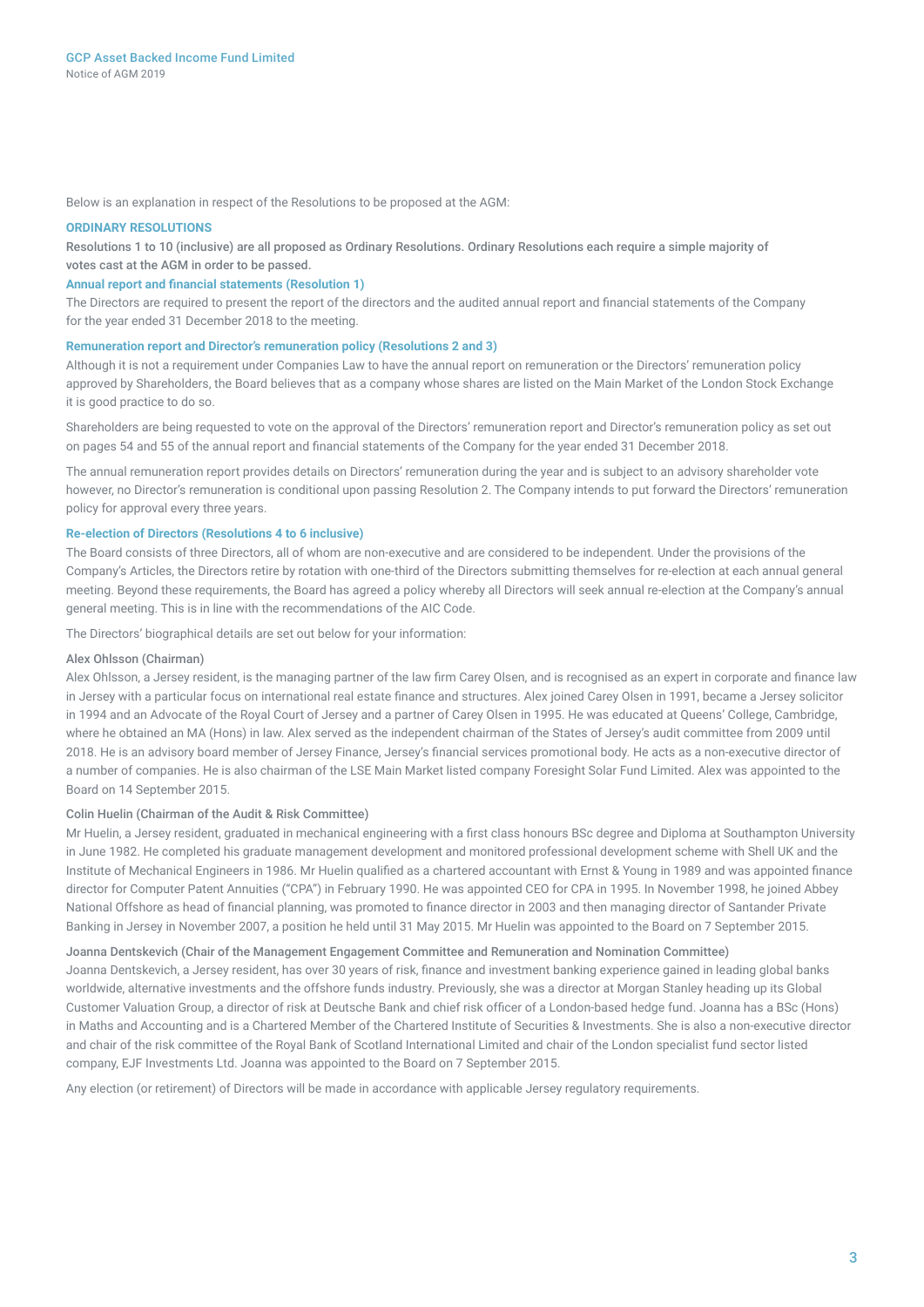## LETTER FROM THE CHAIRMAN CONTINUED

of GCP Asset Backed Income Fund Limited

### **ORDINARY RESOLUTIONS** CONTINUED

### **Approval of the Company's dividend payment policy (Resolution 7)**

The Company's policy is to pay dividends on a quarterly basis, with dividends typically declared in January, April, July and October and paid in or around February, May, August and November in each financial year. As the last dividend in respect of any financial year is payable prior to the relevant annual general meeting, it is declared as an interim dividend and accordingly, there is no final dividend payable.

The Board is conscious that this means that Shareholders will not be given the opportunity to vote on the payment of a final dividend. Accordingly, it has been decided that Shareholders will be asked to confirm their approval of the Company's current dividend policy to continue to pay quarterly interim dividends with the objective of providing Shareholders with regular, growing distributions over the long term.

The Company has paid and declared interim dividends totalling 6.35 pence per Ordinary Share in respect of the financial year ended 31 December 2018.

### **Re-appointment of auditor (Resolution 8)**

At each general meeting at which the Company's financial statements are presented to its members, the Company is required to appoint an auditor to serve from the conclusion of that meeting until the conclusion of the next such meeting. The Board, on the recommendation of the Audit & Risk Committee, recommends the reappointment of PwC.

The Board notes that votes representing 13.74% of total votes cast were received against the resolution to approve the re-appointment of the auditor at the annual general meeting in 2018.

The Board recognises the importance of a strong corporate governance culture and continues to maintain principles of good corporate governance as set out in the AIC Code. The AIC Code notes that where a significant proportion of votes have been cast against a resolution at a general meeting, an issuer should explain what actions it has taken to understand the reasons behind the vote result. For these purposes the AIC Code and the Investment Association consider 20% or more of votes cast against the board recommendation for a resolution as being "significant".

Pensions and Investment Research Consultants Limited ("PIRC") is a proxy adviser which publishes voting recommendations for its clients in respect of listed issuers, including the Company. PIRC consider 10% (rather than 20%) or more of votes cast against a resolution as being significant. Accordingly, since the annual general meeting in 2018 the Company has sought feedback from the shareholder who voted against the resolution and understands the vote cast against the resolution was made following commentary provided to the shareholder by PIRC. In its voting recommendations for the annual general meeting of the Company in 2018, PIRC published an "abstain" recommendation in connection with the resolution to re-appoint PwC, noting concerns about the independence of PwC due to the then level of non-audit fees paid to them. These concerns were addressed by the Board of the Company through the appointment by the Company of BDO LLP for the provision of reporting accountant services in place of PwC in October 2017. The current appointment of PwC is compliant with all existing relevant regulations and the Board and the Audit & Risk Committee agree that the auditor remains independent.

### **Remuneration of auditor (Resolution 9)**

The Board is seeking authority for the Audit & Risk Committee to determine the remuneration of PwC.

### **Approval of authority to hold treasury shares (Resolution 10)**

The Companies Law allows companies to hold shares acquired by market purchases as treasury shares, rather than having to cancel the shares. Up to 10% of the issued shares may be held in treasury and may be subsequently cancelled or sold for cash in the market. This gives the Company the ability to reissue shares quickly and cost efficiently, thereby improving liquidity and providing the Company with additional flexibility in the management of its capital base.

### **SPECIAL RESOLUTIONS**

Resolutions 11 and 12 are proposed as Special Resolutions. Special Resolutions each require a two thirds majority of votes cast at the AGM in order to be passed.

### **Approval of the market purchases of Ordinary Shares (Resolution 11)**

The Directors may consider repurchasing Ordinary Shares in the market if they believe it to be in Shareholders' interests as a whole and as a means of correcting any imbalance between supply of and demand for the Ordinary Shares.

The Directors will only make such repurchases through the market at prices (after allowing for costs) below the relevant prevailing published NAV per Ordinary Share in accordance with guidelines established from time-to-time by the Board. Purchases of Ordinary Shares may be made only in accordance with the Companies Law, the Listing Rules, the Disclosure Guidance and Transparency Rules and the Market Abuse Regulation. The maximum price that may be paid by the Company on the repurchase of any Ordinary Shares pursuant to such a general authority is the higher of (i) 105 per cent. of the average of the middle market quotations for the Ordinary Shares for the five Business Days immediately preceding the date of purchase; and (ii) that stipulated by the regulatory technical standards adopted by the EU pursuant to the Market Abuse Regulation from time to time.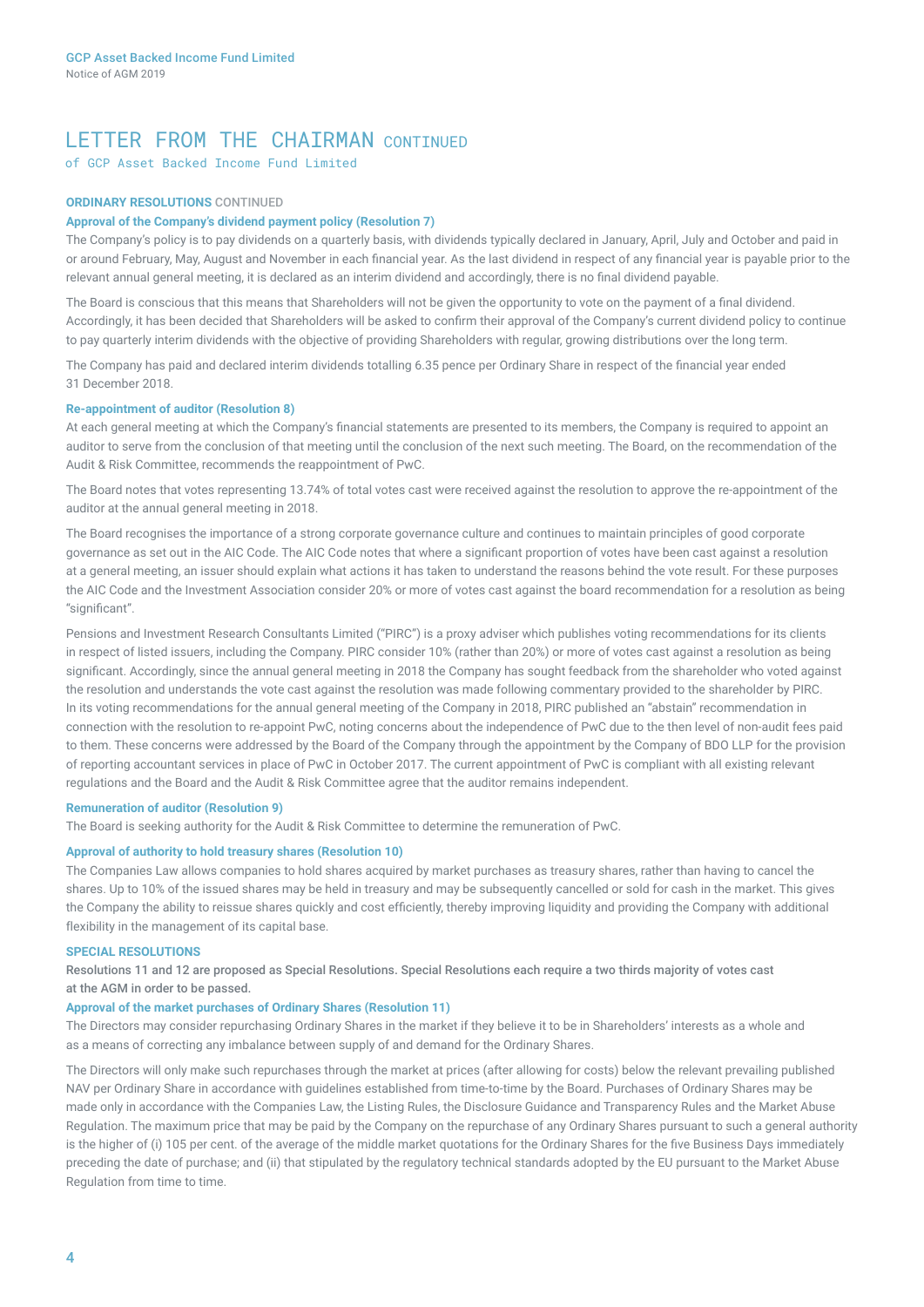Shareholders should note that the purchase of Ordinary Shares by the Company is at the absolute discretion of the Directors and is subject to the working capital requirements of the Company and the amount of cash available to the Company to fund such purchases.

The authority sought would replace the authority given to the Directors on 6 June 2018. The maximum number of Ordinary Shares authorised to be purchased pursuant to this authority would be 57,002,786 representing approximately 14.99 per cent. of the issued share capital as at the Latest Practicable Date, and the maximum and minimum prices to be paid for such shares are stated in the Resolution.

### **Disapplication of pre-emption rights (Resolution 12)**

In order for the Directors to continue to have the authority, in certain circumstances, to issue equity securities (as defined in the Articles) for cash free of the pre-emption rights conferred by the Articles, such pre-emption rights must be disapplied. Shareholders are therefore being asked to approve, by way of Special Resolution at the Annual General Meeting, the disapplication of the pre-emption rights in respect of the issue of equity securities up to 38,027,209 Ordinary Shares, representing approximately 10 per cent. of the Ordinary Shares in issue as at the Latest Practicable Date. The authority sought in this Resolution 12 is a standalone general authority in standard form.

In accordance with the Listing Rules of the FCA, any Ordinary Shares issued on a non pre-emptive basis under this authority will be issued at a price of no less than the prevailing published NAV per Ordinary Share at the time of allotment together with a premium intended to cover some or all of the costs and expenses of the relevant issuance of shares.

### **Action to be taken**

The action to be taken in respect of the AGM depends on whether you hold your Ordinary Shares in certificated form or in uncertificated form (that is, in CREST).

### **Certificated Shareholders**

Please check that you have received a Form of Proxy for use in respect of the AGM with this document.

Whether or not you propose to attend the AGM in person, you are strongly encouraged to complete, sign and return your Form of Proxy in accordance with the instructions printed thereon as soon as possible, but in any event so as to be received by the Registrar at Link Market Services (Jersey) Limited, 12 Castle Street, St Helier, Jersey JE2 3RT no later than 11:00 a.m. (BST) on 21 May 2019.

Submission of the Form of Proxy will enable your vote to be counted at the AGM in the event of your absence. The completion and return of the Form of Proxy will not prevent you from attending and voting at the AGM or any adjournment thereof, in person should you wish to do so.

### **Uncertificated Shareholders**

CREST members can appoint proxies using the CREST electronic proxy appointment service and transmit a CREST Proxy Instruction in accordance with the procedures set out in the CREST Manual (available via www.euroclear.com/CREST).

Whether or not you propose to attend the AGM in person, you are strongly encouraged to complete your CREST Proxy Instruction in accordance with the procedures set out in the CREST Manual as soon as possible, but in any event so as to be received by the Registrar, CREST ID RA10, no later than 11:00 a.m. (BST) on 21 May 2019.

This will enable your vote to be counted at the AGM in the event of your absence. The completion and return of the CREST Proxy Instruction will not prevent you from attending and voting at the AGM, or any adjournment thereof, in person should you wish to do so.

### **Board Recommendation**

The Board considers that the Resolutions to be proposed at the Annual General Meeting is in the best interests of the Company and Shareholders as a whole and recommends Shareholders to vote in favour of the Resolutions to be proposed at the Annual General Meeting as the Directors intend to do in respect of their own beneficial holdings which, as at the Latest Practicable Date, currently represent approximately 0.03 per cent. of the issued share capital of the Company.

Yours faithfully,

**Alex Ohlsson** Chairman

For and on behalf of GCP Asset Backed Income Fund Limited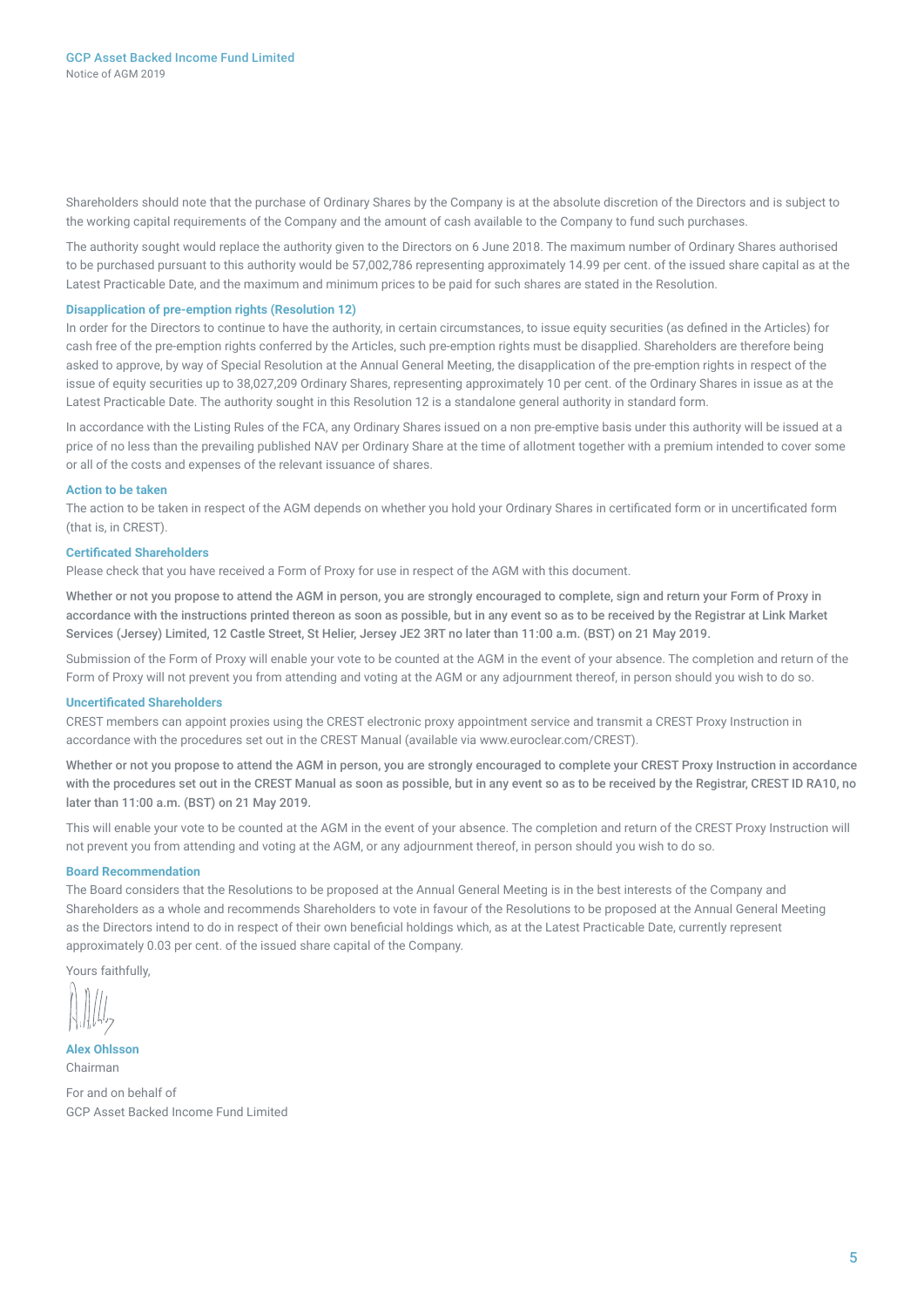# DEFINITIONS

## The following definitions apply throughout this document, unless the context requires otherwise:

NAV

AIC

### CREST Manual

| Association of Investment Companies                                                                                                                                                                                                                                                                                        | the manual, as amended from time to time,<br>produced by Euroclear UK & Ireland Limited<br>describing the CREST system and supplied by<br>Euroclear UK & Ireland Limited to users and<br>participants thereof<br><b>CREST Proxy Instruction</b><br>a proxy instruction message submitted<br>through CREST in accordance with the CREST<br>Manual (available via www.euroclear.com/<br>CREST)<br><b>Directors</b><br>the directors of the Company from time<br>to time<br>Disclosure Guidance and Transparency Rules<br>the disclosure guidance published by the FCA<br>and the transparency rules made by the FCA<br>under Part VI of FSMA<br><b>FCA</b><br>the UK Financial Conduct Authority<br>Form of Proxy<br>the form of proxy which accompanies this<br>document for use by Shareholders who hold<br>their Ordinary Shares in certificated form<br>in relation to voting at the Annual General<br>Meeting<br><b>FSMA</b><br>the Financial Services and Markets Act 2000<br>(as amended)<br>Latest Practicable Date<br>3 April 2019 | the value, as at any date, of the assets of the<br>Company after deduction of all liabilities of the<br>Company and in relation to a class of shares in<br>the Company, the value, as at any date of the<br>assets attributable to that class of shares after<br>the deduction of all liabilities attributable to<br>that class of shares determined in accordance<br>with the accounting policies adopted by the<br>Company from time to time<br>NAV per Ordinary Share<br>at any date, the NAV attributable to the<br>Ordinary Shares divided by the number of<br>Ordinary Shares in issue (other than Ordinary<br>Shares held in treasury) |
|----------------------------------------------------------------------------------------------------------------------------------------------------------------------------------------------------------------------------------------------------------------------------------------------------------------------------|-------------------------------------------------------------------------------------------------------------------------------------------------------------------------------------------------------------------------------------------------------------------------------------------------------------------------------------------------------------------------------------------------------------------------------------------------------------------------------------------------------------------------------------------------------------------------------------------------------------------------------------------------------------------------------------------------------------------------------------------------------------------------------------------------------------------------------------------------------------------------------------------------------------------------------------------------------------------------------------------------------------------------------------------|-----------------------------------------------------------------------------------------------------------------------------------------------------------------------------------------------------------------------------------------------------------------------------------------------------------------------------------------------------------------------------------------------------------------------------------------------------------------------------------------------------------------------------------------------------------------------------------------------------------------------------------------------|
| AIC Code<br>AIC Code of Corporate Governance                                                                                                                                                                                                                                                                               |                                                                                                                                                                                                                                                                                                                                                                                                                                                                                                                                                                                                                                                                                                                                                                                                                                                                                                                                                                                                                                           |                                                                                                                                                                                                                                                                                                                                                                                                                                                                                                                                                                                                                                               |
| Annual General Meeting or AGM<br>the annual general meeting of the Company<br>to be held at 12 Castle Street, St Helier, Jersey<br>JE2 3RT at 11:00 a.m. (BST) on 23 May 2019<br>convened by the Notice of Annual General<br>Meeting (including any adjournment thereof),<br>and at which the Resolutions will be proposed |                                                                                                                                                                                                                                                                                                                                                                                                                                                                                                                                                                                                                                                                                                                                                                                                                                                                                                                                                                                                                                           |                                                                                                                                                                                                                                                                                                                                                                                                                                                                                                                                                                                                                                               |
| Articles<br>the articles of association of the Company in<br>force from time to time                                                                                                                                                                                                                                       |                                                                                                                                                                                                                                                                                                                                                                                                                                                                                                                                                                                                                                                                                                                                                                                                                                                                                                                                                                                                                                           |                                                                                                                                                                                                                                                                                                                                                                                                                                                                                                                                                                                                                                               |
| <b>Board</b><br>the board of Directors of the Company                                                                                                                                                                                                                                                                      |                                                                                                                                                                                                                                                                                                                                                                                                                                                                                                                                                                                                                                                                                                                                                                                                                                                                                                                                                                                                                                           | Notice of Annual General Meeting<br>the notice of the Annual General Meeting set<br>out at the end of this document                                                                                                                                                                                                                                                                                                                                                                                                                                                                                                                           |
| <b>BST</b><br><b>British Summer Time</b>                                                                                                                                                                                                                                                                                   |                                                                                                                                                                                                                                                                                                                                                                                                                                                                                                                                                                                                                                                                                                                                                                                                                                                                                                                                                                                                                                           | <b>Ordinary Resolution</b>                                                                                                                                                                                                                                                                                                                                                                                                                                                                                                                                                                                                                    |
| <b>Business Day</b><br>a day (except Saturday or Sunday) on which<br>banks in the City of London and Jersey are<br>normally open for business or such other day                                                                                                                                                            |                                                                                                                                                                                                                                                                                                                                                                                                                                                                                                                                                                                                                                                                                                                                                                                                                                                                                                                                                                                                                                           | a resolution passed by a simple majority of<br>the votes of the Shareholders entitled to vote<br>and voting in person or by proxy at the Annual<br><b>General Meeting</b>                                                                                                                                                                                                                                                                                                                                                                                                                                                                     |
| as the Directors may determine<br><b>Companies Law</b>                                                                                                                                                                                                                                                                     |                                                                                                                                                                                                                                                                                                                                                                                                                                                                                                                                                                                                                                                                                                                                                                                                                                                                                                                                                                                                                                           | <b>Ordinary Shares</b><br>ordinary shares of no par value                                                                                                                                                                                                                                                                                                                                                                                                                                                                                                                                                                                     |
| the Companies (Jersey) Law 1991, as<br>amended, and any subsidiary legislation from<br>time to time made thereunder, including any                                                                                                                                                                                         |                                                                                                                                                                                                                                                                                                                                                                                                                                                                                                                                                                                                                                                                                                                                                                                                                                                                                                                                                                                                                                           | Registrar<br>Link Market Services (Jersey) Limited of<br>12 Castle Street, St Helier, Jersey JE2 3RT                                                                                                                                                                                                                                                                                                                                                                                                                                                                                                                                          |
| statutory modifications or re-enactments for<br>the time being in force<br>Company<br>GCP Asset Backed Income Fund Limited,<br>a company incorporated in Jersey with<br>registered number 119412                                                                                                                           |                                                                                                                                                                                                                                                                                                                                                                                                                                                                                                                                                                                                                                                                                                                                                                                                                                                                                                                                                                                                                                           | Resolutions<br>the resolutions to be proposed at the Annual<br><b>General Meeting</b>                                                                                                                                                                                                                                                                                                                                                                                                                                                                                                                                                         |
|                                                                                                                                                                                                                                                                                                                            | <b>Listing Rules</b><br>the listing rules made by the FCA pursuant to<br>Part VI of FSMA                                                                                                                                                                                                                                                                                                                                                                                                                                                                                                                                                                                                                                                                                                                                                                                                                                                                                                                                                  | Shareholder(s)<br>a holder or holders of Ordinary Shares in the<br>Company                                                                                                                                                                                                                                                                                                                                                                                                                                                                                                                                                                    |
| <b>CREST</b><br>the system of paperless settlement of trades<br>in securities and the holding of uncertificated<br>securities operated by Euroclear UK & Ireland<br>Limited in accordance with the Uncertificated<br>Securities Regulations 2001 (SI 2001/3755)                                                            | London Stock Exchange or LSE<br>London Stock Exchange plc                                                                                                                                                                                                                                                                                                                                                                                                                                                                                                                                                                                                                                                                                                                                                                                                                                                                                                                                                                                 | <b>Special Resolution</b><br>a resolution of the Company passed as a<br>special resolution in accordance with the<br><b>Companies Law</b>                                                                                                                                                                                                                                                                                                                                                                                                                                                                                                     |
|                                                                                                                                                                                                                                                                                                                            | Market Abuse Regulation<br>the EU Market Abuse Regulation (596/2014)                                                                                                                                                                                                                                                                                                                                                                                                                                                                                                                                                                                                                                                                                                                                                                                                                                                                                                                                                                      |                                                                                                                                                                                                                                                                                                                                                                                                                                                                                                                                                                                                                                               |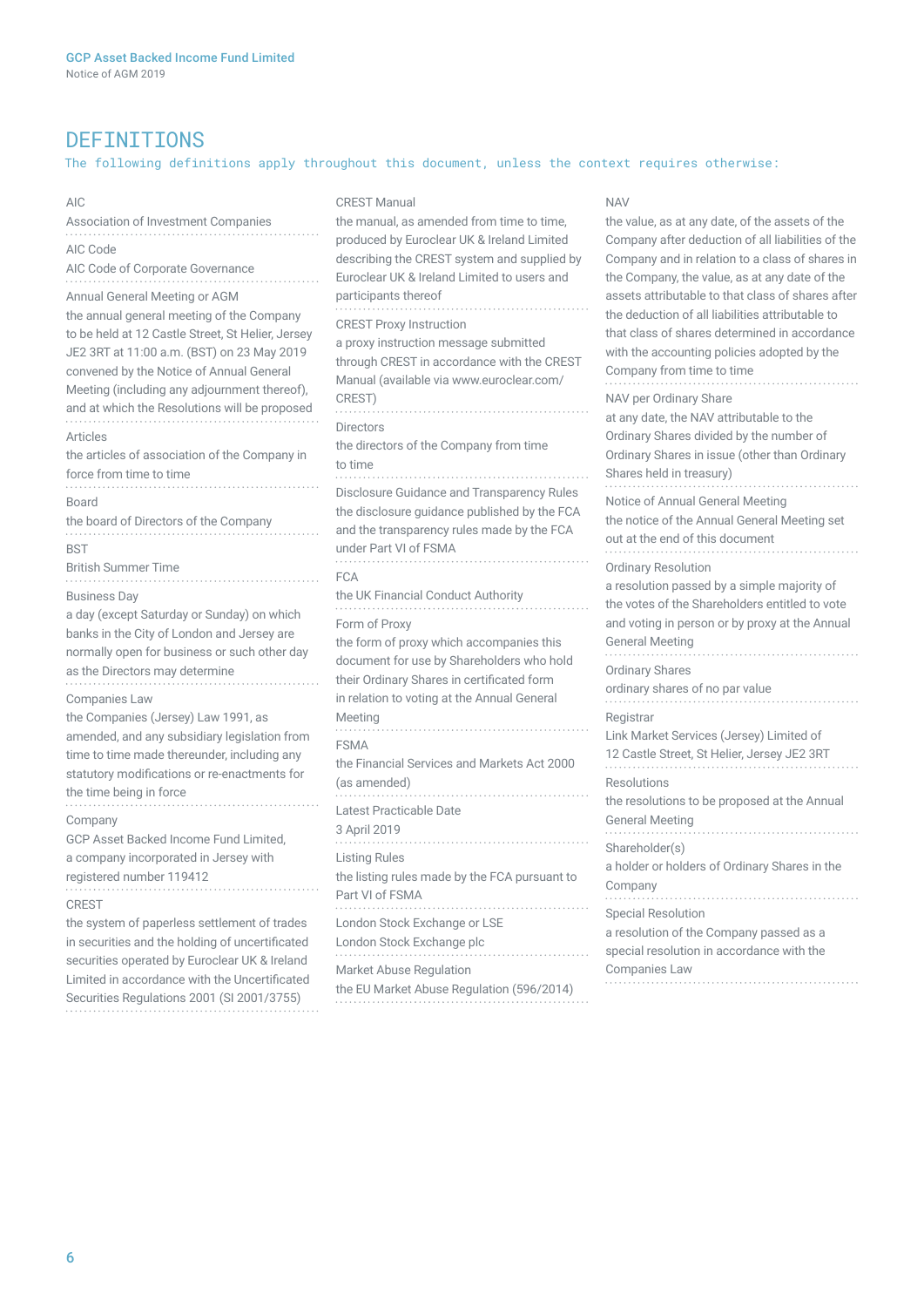# NOTICE OF ANNUAL GENERAL MEETING

NOTICE IS GIVEN that an Annual General Meeting of GCP Asset Backed Income Fund Limited will be held at 12 Castle Street, St Helier, Jersey JE2 3RT on 23 May 2019 at 11:00 a.m. (BST) to consider and, if thought fit, pass the following resolutions, of which Resolutions 1 to 10 (inclusive) will be proposed as Ordinary Resolutions and Resolutions 11 and 12 shall be proposed as Special Resolutions.

### **Ordinary resolutions**

- 1. THAT the report of the directors of the Company and the audited annual report and financial statements for the year ended 31 December 2018 be received and adopted.
- 2. THAT the Directors' remuneration report for the year ended 31 December 2018 be approved.
- 3. THAT the Directors' remuneration policy, as set out in the annual report and financial statements for the year ended 31 December 2018 be approved.
- 4. THAT Alex Ohlsson be re-elected as a director of the Company.
- 5. THAT Colin Huelin be re-elected as a director of the Company.
- 6. THAT Joanna Dentskevich be re-elected as a director of the Company.
- 7. THAT the Company's dividend policy to continue to pay quarterly interim dividends per financial period (which in the financial period ending 31 December 2018 have totalled 6.35 pence per Ordinary Share), with the objective of regular, growing distributions over the long term be approved.
- 8. THAT PricewaterhouseCoopers CI LLP be re-appointed as auditors of the Company to hold office from the conclusion of the Annual General Meeting to the conclusion of the next annual general meeting at which the audited annual report and financial statements are laid before the Company.
- 9. THAT the Audit & Risk Committee be authorised to determine the remuneration of PricewaterhouseCoopers CI LLP.
- 10. THAT conditional on the passing of Resolution 11, the Company be authorised to cancel or hold Ordinary Shares purchased pursuant to the authority granted under Resolution 11 as treasury shares.

### **Special resolutions**

- 11. THAT the Company be generally and unconditionally authorised to make market purchases of up to 57,002,786 Ordinary Shares (representing approximately 14.99 per cent. of the issued share capital as at the Latest Practicable Date) in accordance with the Articles, on such terms as the Directors think fit, provided that:
	- a) the minimum price, exclusive of any expenses, which may be paid for each Ordinary Share is one pence per Ordinary Share; and
	- b) the maximum price, exclusive of any expenses, which may be paid for each Ordinary Share is an amount equal to the higher of:
		- i) 105 per cent. of the average of the middle market quotations for an Ordinary Share (as derived from the Daily Official List of London Stock Exchange plc) for the five Business Days immediately preceding the day on which the Ordinary Share is contracted to be purchased; and
		- ii) the amount stipulated by the regulatory technical standards adopted by the EU pursuant to the Market Abuse Regulation; and
	- c) the authority hereby conferred shall expire, unless previously revoked or varied, at the conclusion of the Company's annual general meeting in 2020, except in relation to the purchase of Ordinary Shares the contract for which was concluded before the expiry of this authority and which will or may be executed wholly or partly after such expiry.
- 12. THAT, in substitution for all previous authorities, the Directors of the Company be and are hereby generally and unconditionally authorised to allot and issue (and/or sell from treasury) an aggregate of up to 38,027,209 Ordinary Shares for cash (representing approximately 10 per cent. of the issued share capital at the Latest Practicable Date) as if any pre-emption rights conferred by the Articles did not apply to such allotment and issue (and/or sale from treasury), such authority to expire after the conclusion of the Company's annual general meeting in 2020 or, if earlier, close of business on 23 August 2020 (unless previously renewed, varied or revoked by the Company in general meeting) save that the Company may at any time prior to the expiry of such authority, make an offer or enter into an agreement which would, or might, require Ordinary Shares to be allotted and issued (and/or sold from treasury) after the authority expires and the Directors may allot and issue Ordinary Shares under any such offer or agreement as if such authority had not expired.

By order of the Board of Directors

Intractord

### **Link Alternative Fund Services (Jersey) Limited**  Secretary

10 April 2019

### **Registered Office:**

12 Castle Street, St Helier, Jersey JE2 3RT

Defined terms used in this Notice of AGM shall bear the same meanings as those ascribed to them in the AGM circular issued by the Company to the Shareholders dated 10 April 2019.